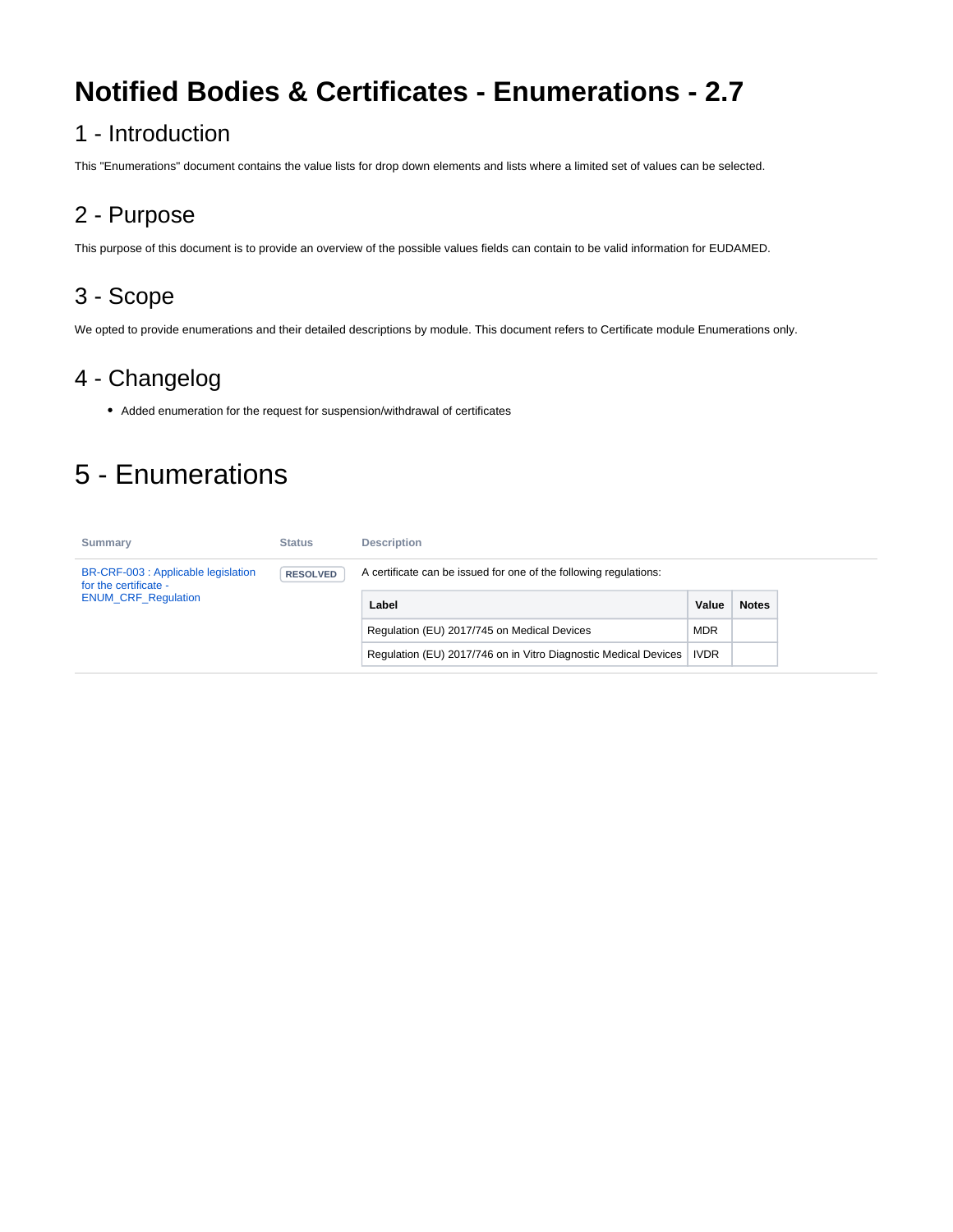[BR-CRF-004 : Certificate type -](https://citnet.tech.ec.europa.eu/CITnet/jira/browse/EUDAMEDMDR-2204?src=confmacro)  [ENUM\\_CRF\\_CertificateType](https://citnet.tech.ec.europa.eu/CITnet/jira/browse/EUDAMEDMDR-2204?src=confmacro)

**RESOLVED** For MDR certificates (see ) the certificate type can be:

| Label                                                                  | Value                                  | Sort<br>order |
|------------------------------------------------------------------------|----------------------------------------|---------------|
| (MDR) EU Quality Management System certificate<br>(Annex IX Chapter I) | MDR QUALITY MANAGEMENT<br>SYSTEM       | 1             |
| (MDR) EU Technical Documentation certificate (Annex<br>IX Chapter II)  | MDR TECHNICAL DOCUMENT<br><b>ATION</b> | 2             |
| (MDR) EU Type Examination certificate (Annex X)                        | MDR TYPE EXAMINATION                   | 3             |
| (MDR) EU Quality Assurance certificate (Annex XI Part<br>A)            | MDR QUALITY ASSURANCE                  | 4             |
| (MDR) EU Product verification certificate (Annex XI)<br>Part B)        | MDR PRODUCT_VERIFICATION               | 5             |

For IVDR certificates (see ) the certificate type can be:

| Label                                                                   | Value                                        | Sort<br>order |
|-------------------------------------------------------------------------|----------------------------------------------|---------------|
| (IVDR) EU Quality Management System certificate<br>(Annex IX Chapter I) | IVDR QUALITY MANAGEMENT<br><b>SYSTEM</b>     |               |
| (IVDR) EU Technical Documentation certificate<br>(Annex IX Chapter II)  | IVDR TECHNICAL DOCUMENTA<br><b>TION</b>      | 2             |
| (IVDR) EU Type Examination certificate (Annex X)                        | IVDR TYPE EXAMINATION                        | 3             |
| (IVDR) EU Production Quality Assurance certificate<br>(Annex XI)        | IVDR PRODUCTION QUALITY A<br><b>SSURANCE</b> | 4             |

| BR-CRF-027 : Risk Class -<br><b>ENUM CRF RiskClass</b> | <b>RESOLVED</b> | <b>Regulation</b>                             | Label     | Value | Notes | <b>Sort Order</b> |
|--------------------------------------------------------|-----------------|-----------------------------------------------|-----------|-------|-------|-------------------|
|                                                        |                 | <b>IVDR</b>                                   | Class A   | A     |       | 1                 |
|                                                        |                 | <b>IVDR</b>                                   | Class B   | B     |       | $\overline{2}$    |
|                                                        |                 | <b>IVDR</b>                                   | Class C   | C     |       | 3                 |
|                                                        |                 | <b>IVDR</b>                                   | Class D   | D     |       | 4                 |
|                                                        |                 | <b>MDR</b>                                    | Class I   |       |       | 5                 |
|                                                        |                 | <b>MDR</b>                                    | Class IIa | lla   |       | 6                 |
|                                                        |                 | <b>MDR</b>                                    | Class IIb | llb   |       | $\overline{7}$    |
|                                                        |                 | <b>MDR</b>                                    | Class III | Ш     |       | 8                 |
| BR-CRF-030 : List of certificate<br>languages          | <b>RESOLVED</b> | BR-EUD-005 : EU Languages - ENUM_MDR_LANGUAGE |           |       |       |                   |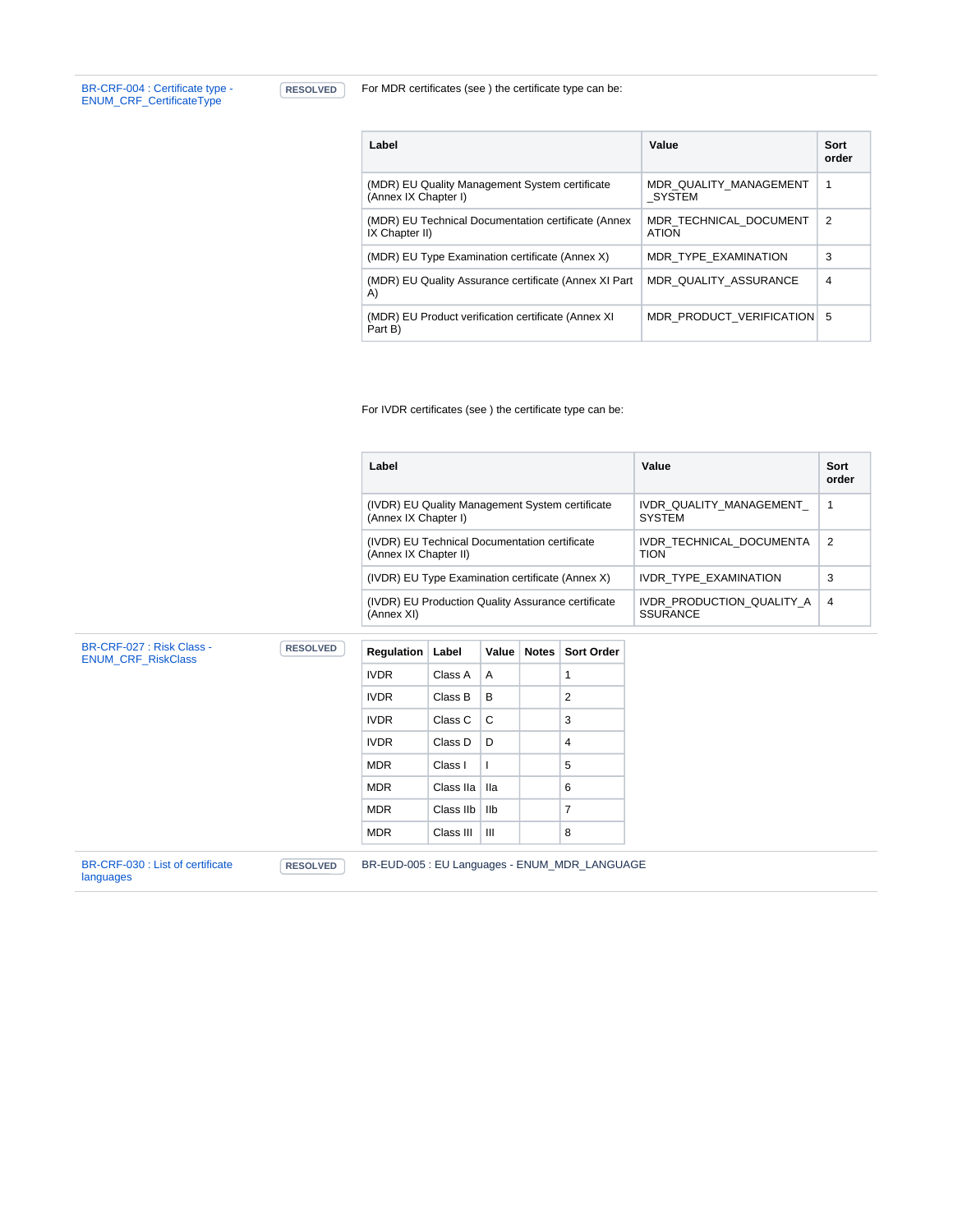| <b>BR-CRF-034: Refused Certificate</b> |  |
|----------------------------------------|--|
| reason -                               |  |
| <b>ENUM CRF REFUSED DecisionRe</b>     |  |
| ason                                   |  |

**RESOLVED** 

In case of refused certificate, the reason shall be one of the following:

| Label                                                              | Value                                    | <b>Notes</b>                                         | Sort<br>Order  |
|--------------------------------------------------------------------|------------------------------------------|------------------------------------------------------|----------------|
| Compliance: failure to close non-<br>conformities                  | FAILURE CLOSE NON<br><b>CONFORMITIES</b> |                                                      | 1              |
| Compliance: Quality Management<br>System failure                   | <b>QUALITY MGMT SYSTE</b><br>M FAILURE   | is applicable only in case<br>of QMS/QA certificates | $\overline{2}$ |
| Compliance: product quality issues                                 | PRODUCT_QUALITY_IS<br><b>SUES</b>        |                                                      | 3              |
| Compliance: Requirements of<br><b>MDR/IVDR Requlations not met</b> | MDR IVDR REGULATIO<br>NS REQ NOT MET     |                                                      | 4              |
| Client: manufacturer has gone out<br>of business                   | MNF OUT OF BUSINESS                      |                                                      | 5              |
| Client: fails to meet contractual<br>obligations                   | FAILURE CONTRACTUA<br>L OBLIGATIONS      |                                                      | 6              |
| Other                                                              | <b>OTHER</b>                             |                                                      | $\overline{7}$ |

#### **Description always Mandatory**

[BR-CRF-037 : Certificate status -](https://citnet.tech.ec.europa.eu/CITnet/jira/browse/EUDAMEDMDR-2238?src=confmacro)  [ENUM\\_CRF\\_CertificateStatus](https://citnet.tech.ec.europa.eu/CITnet/jira/browse/EUDAMEDMDR-2238?src=confmacro)

**RESOLVED** The certificate status can take the following values:

| Label                  | Value                                  | <b>Notes</b>                                                                                                                                                                                                                                     |
|------------------------|----------------------------------------|--------------------------------------------------------------------------------------------------------------------------------------------------------------------------------------------------------------------------------------------------|
| Issued                 |                                        | ISSUED The first certificate that is issued (this status applies only when a certificate which a<br>notified body has issued for a device/devices following an initial certification for a<br>given manufacturer (SRN) is registered in EUDAMED) |
| Restri<br>cted         | <b>REST</b>                            | Reduce certificate scope and/or add conditions/limitations or impose restrictions on<br>RICTED the validity of a certificate                                                                                                                     |
| Suspe<br>nded          | <b>SUSP</b><br><b>FNDFD</b>            | Suspend the validity of a certificate                                                                                                                                                                                                            |
| Re-<br>instated STAT   | <b>REIN</b><br>ED                      | Re-instate a suspended certificate                                                                                                                                                                                                               |
| Withdr<br>awn          | <b>WITH</b><br><b>DRA</b><br><b>WN</b> | Withdrawal of a certificate under specification of the reason(s)                                                                                                                                                                                 |
| Amen<br>ded            | <b>AMEN</b><br><b>DED</b>              | Any updates to a certificate except scope, validity period and conditions/limitations/<br>restrictions                                                                                                                                           |
| Suppl<br>ement<br>ed   | <b>SUPP</b><br>LEME<br><b>NTED</b>     | Extend certificate scope and/or remove conditions/limitations/ restrictions                                                                                                                                                                      |
| Re-<br>issued          | <b>REISS</b><br><b>UED</b>             | Re-issue an existing certificate before its expiration                                                                                                                                                                                           |
| Cance<br>lled<br>by MF | CANC<br><b>ELLED</b>                   | Withdrawal of a certificate following the request from the manufacturer (e.g.<br>because the device(s) are discontinued)                                                                                                                         |

[BR-CRF-041 : Device type -](https://citnet.tech.ec.europa.eu/CITnet/jira/browse/EUDAMEDMDR-2241?src=confmacro)  [ENUM\\_CRF\\_DeviceType](https://citnet.tech.ec.europa.eu/CITnet/jira/browse/EUDAMEDMDR-2241?src=confmacro)

### **RESOLVED** MDR Codes

| $\mathbf{o}$ | ∣Co | Label | N   |
|--------------|-----|-------|-----|
| r            | de  |       | o   |
| d            |     |       | tes |
| er           |     |       |     |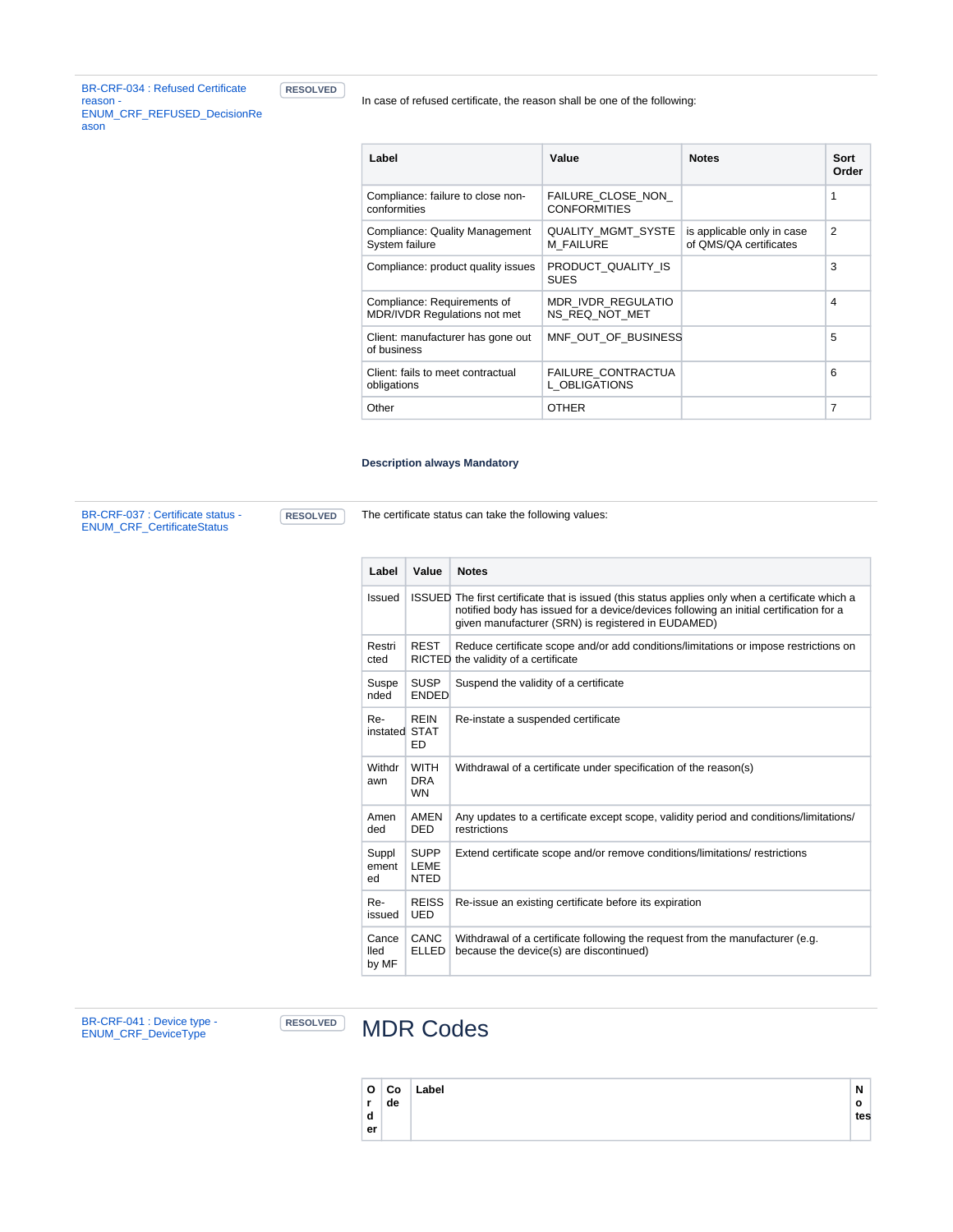| 1 | MD<br>A01<br>01                  | Active implantable devices for stimulation/inhibition/monitoring                                                                                                                           |  |
|---|----------------------------------|--------------------------------------------------------------------------------------------------------------------------------------------------------------------------------------------|--|
| 2 | MD<br>A01<br>02                  | Active implantable devices delivering drugs or other substances                                                                                                                            |  |
| 3 | MD<br>A01<br>03                  | Active implantable devices supporting or replacing organ functions                                                                                                                         |  |
| 4 | <b>MD</b><br>A01<br>04           | Active implantable devices utilising radiation and other active implantable devices                                                                                                        |  |
| 5 | MD<br>A02<br>01                  | Active non-implantable imaging devices utilising ionizing radiation                                                                                                                        |  |
| 6 | MD.<br>A02<br>02                 | Active non-implantable imaging devices utilising non-ionizing radiation                                                                                                                    |  |
| 7 | MD<br>A02<br>03                  | Active non-implantable devices for monitoring of vital physiological parameters                                                                                                            |  |
| 8 | MD<br>A02<br>04                  | Other active non-implantable devices for monitoring and/or diagnosis                                                                                                                       |  |
| 9 | MD<br>A03<br>01                  | Active non-implantable devices utilising ionizing radiation                                                                                                                                |  |
|   | $10$ MD<br>A03<br>02             | Active non-implantable devices utilising non-ionizing radiation                                                                                                                            |  |
|   | $11$ MD<br>A03<br>03             | Active non-implantable devices utilising hyperthermia/hypothermia                                                                                                                          |  |
|   | $12$ MD<br>A03<br>04             | Active non-implantable devices for shock-wave therapy (lithotripsy)                                                                                                                        |  |
|   | $13$ MD<br>A03<br>05             | Active non-implantable devices for stimulation or inhibition                                                                                                                               |  |
|   | $14$ MD<br>A03<br>06             | Active non-implantable devices for extra-corporal circulation, administration or removal<br>of substances and haemapheresis                                                                |  |
|   | $15$ MD<br>A03<br>07             | Active non-implantable respiratory devices                                                                                                                                                 |  |
|   | $16$ MD<br>A03<br>08             | Active non-implantable devices for wound and skin care                                                                                                                                     |  |
|   | $17$ MD<br>A03<br>09             | Active non-implantable ophthalmologic devices                                                                                                                                              |  |
|   | $18$ MD<br>A03<br>10             | Active non-implantable devices for ear, nose and throat                                                                                                                                    |  |
|   | $19$ MD<br>A03<br>11             | Active non-implantable dental devices                                                                                                                                                      |  |
|   | $20 \mid \text{MD}$<br>A03<br>12 | Other active non-implantable surgical devices                                                                                                                                              |  |
|   | 21<br>MD<br>A03<br>13            | Active non-implantable prostheses, devices for rehabilitation and devices for patient<br>positioning and transport                                                                         |  |
|   | 22 MD<br>A03<br>14               | Active non-implantable devices for processing and preservation of human cells, tissues<br>or organs including in vitro fertilisation (IVF) and assisted reproductive technologies<br>(ART) |  |
|   |                                  |                                                                                                                                                                                            |  |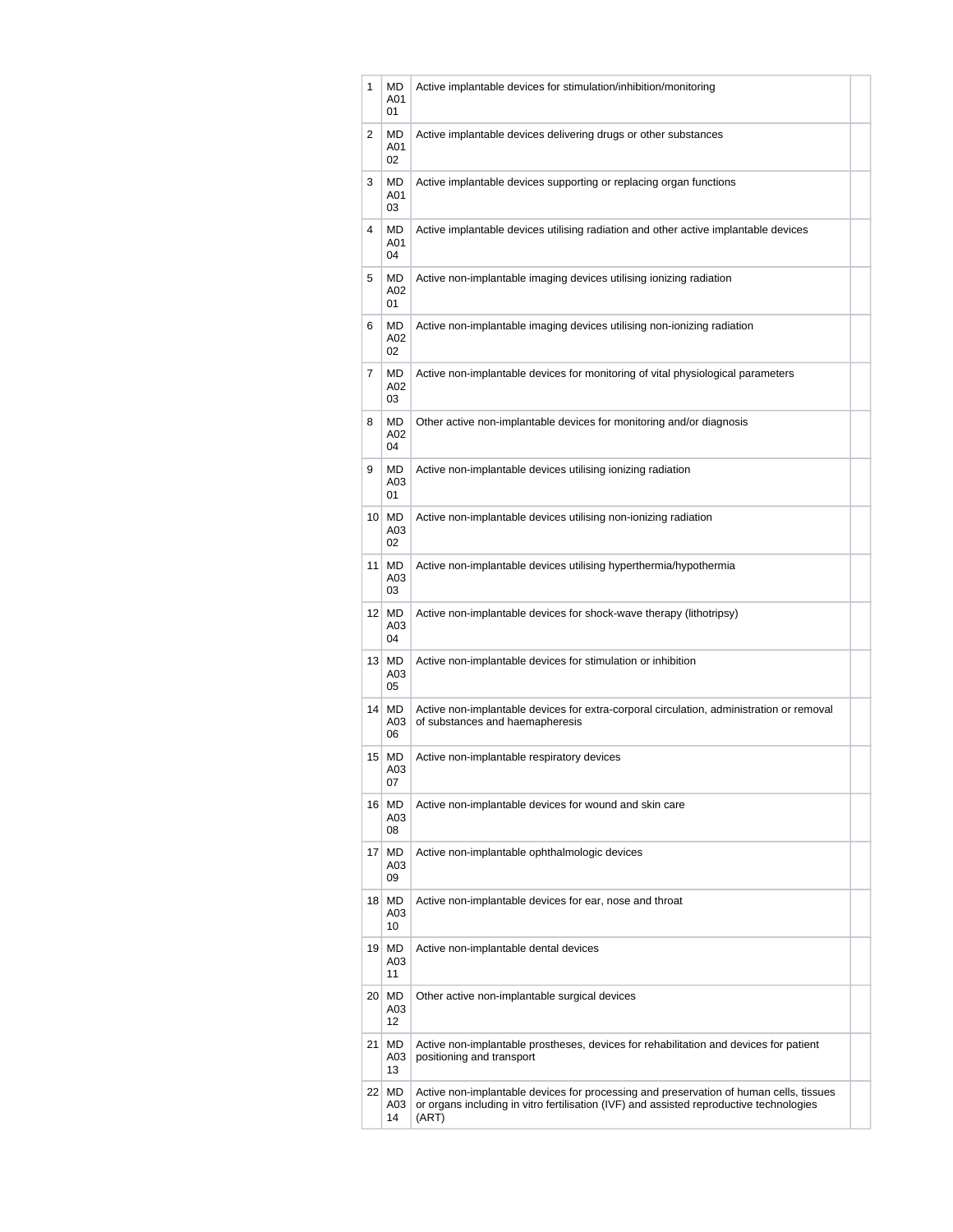|    | $23 \mid \text{MD}$<br>A03<br>15 | Software                                                                                                                                                                                      |  |
|----|----------------------------------|-----------------------------------------------------------------------------------------------------------------------------------------------------------------------------------------------|--|
|    | 24 MD<br>A03<br>16               | Medical gas supply systems and parts thereof                                                                                                                                                  |  |
|    | $25$ MD<br>A03<br>17             | Active non-implantable devices for cleaning, disinfection and sterilisation                                                                                                                   |  |
|    | 26 MD<br>A03<br>18               | Other active non-implantable devices                                                                                                                                                          |  |
|    | $27$ MD<br>N1<br>101             | Non-active cardiovascular, vascular and neurovascular implants                                                                                                                                |  |
|    | 28 MD<br>N1<br>102               | Non-active osteo- and orthopaedic implants                                                                                                                                                    |  |
|    | $29$ MD<br>N1<br>103             | Non-active dental implants and dental materials                                                                                                                                               |  |
|    | 30 MD<br>N1<br>104               | Non-active soft tissue and other implants                                                                                                                                                     |  |
|    | 31 MD<br>N1<br>201               | Non-active non-implantable devices for anaesthesia, emergency and intensive care                                                                                                              |  |
|    | 32 MD<br>N1<br>202               | Non-active non-implantable devices for administration, channelling and removal of<br>substances, including devices for dialysis                                                               |  |
|    | 33 MD<br>N1<br>203               | Non-active non-implantable guide catheters, balloon catheters, guidewires, introducers,<br>filters, and related tools                                                                         |  |
|    | 34 MD<br>N1<br>204               | Non-active non-implantable devices for wound and skin care                                                                                                                                    |  |
|    | 35 MD<br>N1<br>205               | Non-active non-implantable orthopaedic and rehabilitation devices                                                                                                                             |  |
|    | 36 MD<br>N1<br>206               | Non-active non-implantable ophthalmologic devices                                                                                                                                             |  |
| 37 | MD<br>N1<br>207                  | Non-active non-implantable diagnostic devices                                                                                                                                                 |  |
|    | 38 MD<br>N1<br>208               | Non-active non-implantable instruments                                                                                                                                                        |  |
|    | 39 MD<br>N1<br>209               | Non-active non-implantable dental materials                                                                                                                                                   |  |
|    | 40 MD<br>N1<br>210               | Non-active non-implantable devices used for contraception or prevention of the<br>transmission of sexually transmitted diseases                                                               |  |
|    | 41 MD<br>N1<br>211               | Non-active non-implantable devices for disinfecting, cleaning and rinsing                                                                                                                     |  |
|    | 42 MD<br>N1<br>212               | Non-active non-implantable devices for processing and preservation of human cells,<br>tissue or organs including in vitro fertilisation (IVF) and assisted reproductive<br>technologies (ART) |  |
|    | 43 MD<br>N1<br>213               | Non-active non-implantable devices composed of substances to be introduced into the<br>human body via a body orifice or the dermal route                                                      |  |
|    | 44 MD<br>N1<br>214               | General non-active non-implantable devices used in health care and other non-active<br>non-implantable devices                                                                                |  |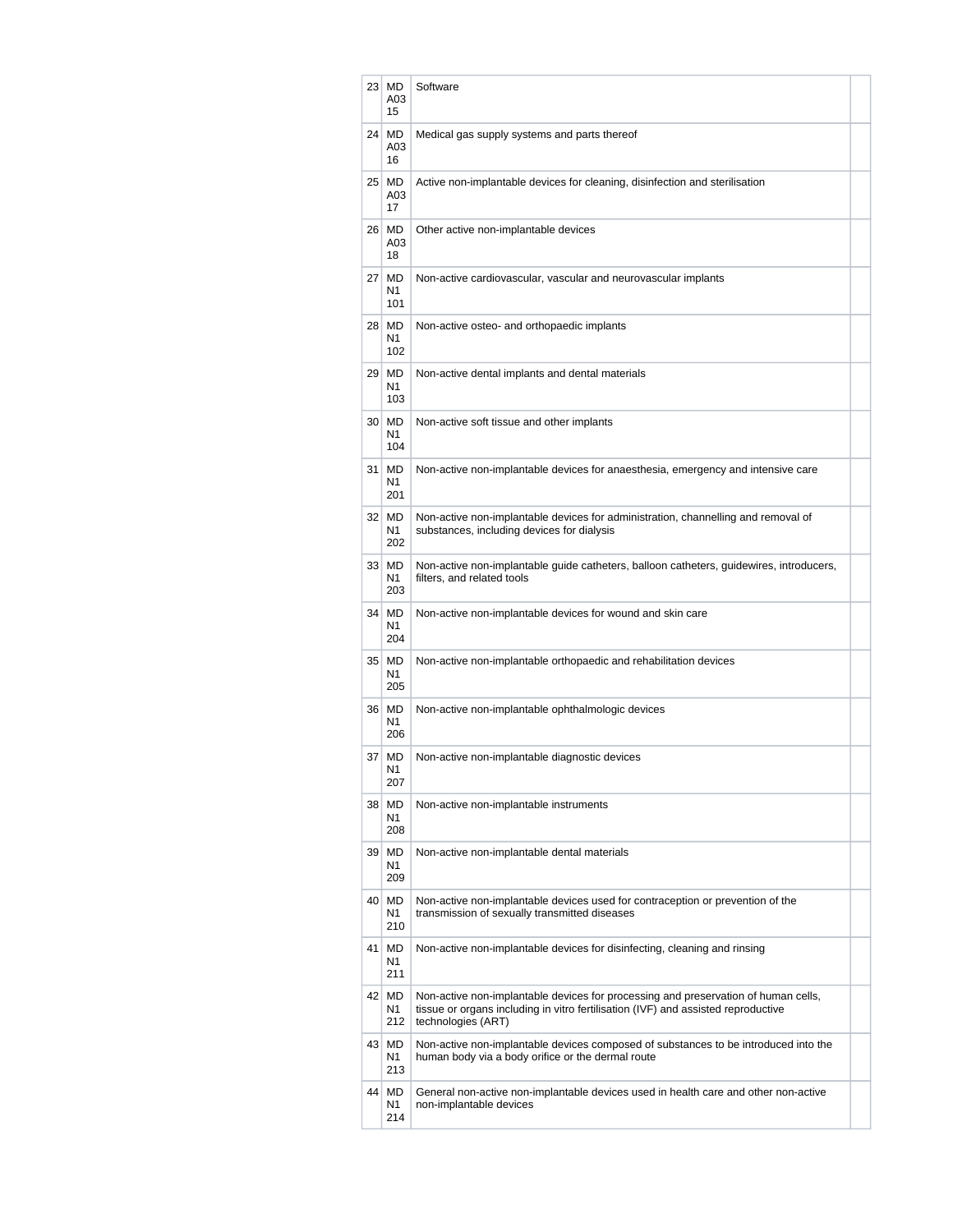## MDR HORIZONTAL CODES

| o<br>r<br>d<br>er | Co<br>de                   | Label                                                                                                                                                                                                                  | N<br>o<br>t<br>es |
|-------------------|----------------------------|------------------------------------------------------------------------------------------------------------------------------------------------------------------------------------------------------------------------|-------------------|
| 1                 | М<br>DS<br>10<br>01        | Devices incorporating medicinal substances                                                                                                                                                                             |                   |
| 2                 | M<br>DS<br>10<br>02        | Devices manufactured utilising tissues or cells of human origin, or their derivatives                                                                                                                                  |                   |
| 3                 | M<br>DS<br>10<br>03        | Devices manufactured utilising tissues or cells of animal origin, or their derivatives                                                                                                                                 |                   |
| 4                 | м<br>DS.<br>10<br>04       | Devices which are also machinery as defined in point (a) of the second paragraph of<br>Article 2 of Directive 2006/42/EC of the European Parliament and of the Council (1)                                             |                   |
| 5                 | м<br>DS<br>10<br>05        | Devices in sterile condition                                                                                                                                                                                           |                   |
| 6                 | М<br>DS<br>10<br>06        | Reusable surgical instruments                                                                                                                                                                                          |                   |
| 7                 | М<br>DS<br>10<br>07        | Devices incorporating or consisting of nanomaterial                                                                                                                                                                    |                   |
| 8                 | М<br>DS<br>10<br>08        | Devices utilising biologically active coatings and/or materials or being wholly or mainly<br>absorbed or locally dispersed in the human body or are intended to undergo a chemical<br>change in the body               |                   |
| 9                 | М<br>DS<br>10<br>09        | Devices incorporating software/utilising software/controlled by software, including<br>devices intended for controlling, monitoring or directly influencing the performance of<br>active or active implantable devices |                   |
|                   | 10 M<br>DS<br>10<br>10     | Devices with a measuring function                                                                                                                                                                                      |                   |
| 11                | M<br><b>DS</b><br>10<br>11 | Devices in systems or procedure packs                                                                                                                                                                                  |                   |
|                   | $12$ M<br>DS<br>10<br>12   | Products without an intended medical purpose listed in Annex XVI to Regulation (EU)<br>2017/745                                                                                                                        |                   |
|                   | 13 M<br>DS<br>10<br>13     | Class III custom-made implantable devices                                                                                                                                                                              |                   |
|                   | $14$ M<br>DS<br>10<br>14   | Devices incorporating as an integral part an in vitro diagnostic device                                                                                                                                                |                   |
|                   | $15$ M<br>DT<br>20<br>01   | Devices manufactured using metal processing                                                                                                                                                                            |                   |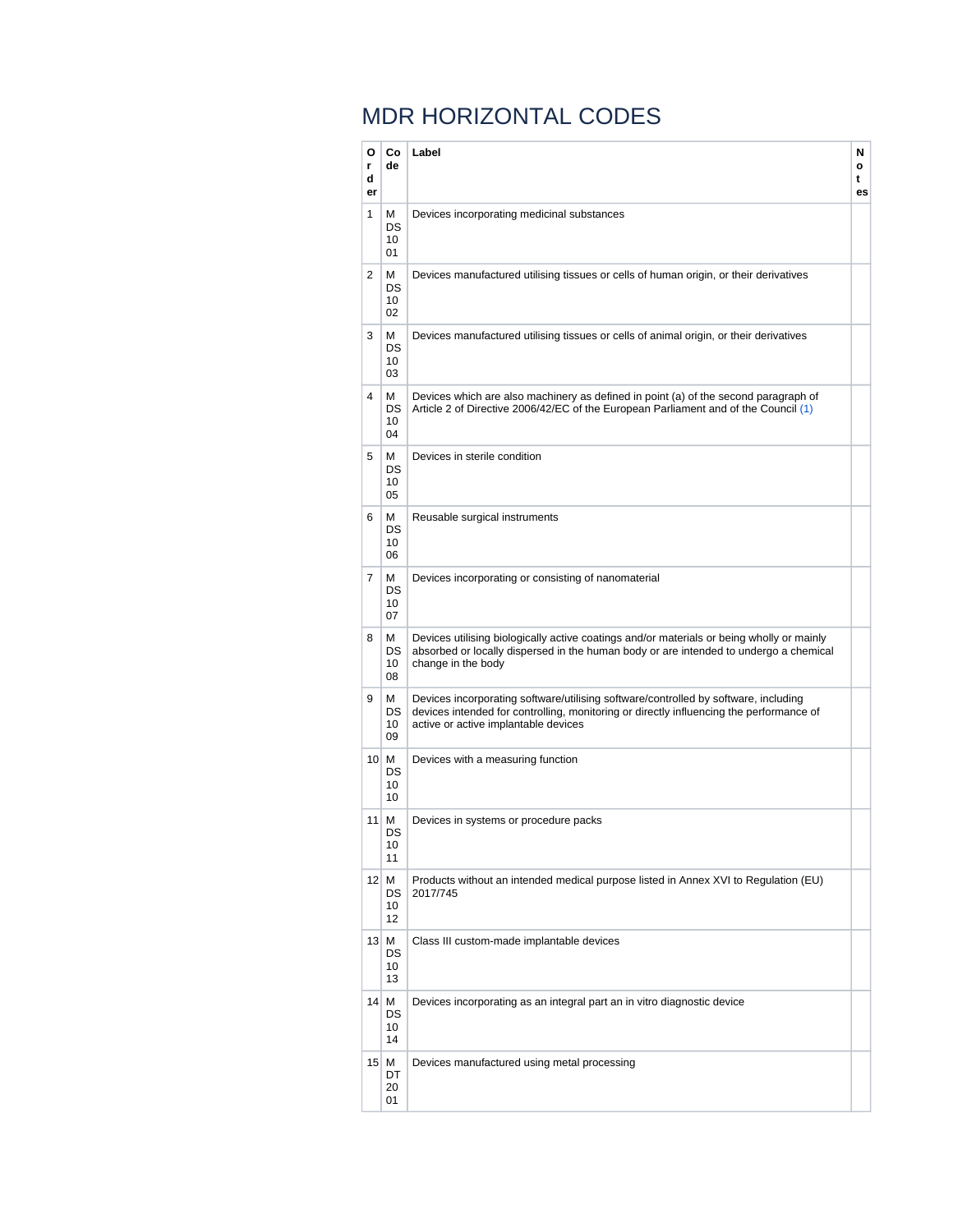| $16$ M<br>DT<br>20<br>02 | Devices manufactured using plastic processing                                                          |  |
|--------------------------|--------------------------------------------------------------------------------------------------------|--|
| $17$ M<br>DT<br>20<br>03 | Devices manufactured using non-metal mineral processing (e.g. glass, ceramics)                         |  |
| $18$ M<br>DT<br>20<br>04 | Devices manufactured using non-metal non-mineral processing (e.g. textiles, rubber,<br>leather, paper) |  |
| $19$ M<br>DT<br>20<br>05 | Devices manufactured using biotechnology                                                               |  |
| $20$ M<br>DT<br>20<br>06 | Devices manufactured using chemical processing                                                         |  |
| $21$ M<br>DT<br>20<br>07 | Devices which require knowledge regarding the production of pharmaceuticals                            |  |
| 22 M<br>DT<br>20<br>08   | Devices manufactured in clean rooms and associated controlled environments                             |  |
| 23 M<br>DT<br>20<br>09   | Devices manufactured using processing of materials of human, animal, or microbial origin               |  |
| 24 M<br>DT<br>20<br>10   | Devices manufactured using electronic components including communication devices                       |  |
| 25 M<br>DT<br>20<br>11   | Devices which require packaging, including labelling                                                   |  |
| 26 M<br>DT<br>20<br>12   | Devices which require installation, refurbishment                                                      |  |
| 27 M<br>DT<br>20<br>13   | Devices which have undergone reprocessing                                                              |  |

## IVDR Codes

| O<br>d<br>er | C<br>o<br>de                     | Label                                                                                                             | N<br>о<br>es |
|--------------|----------------------------------|-------------------------------------------------------------------------------------------------------------------|--------------|
| 1            | ν<br>R<br>$\mathbf 0$<br>1<br>01 | Devices intended to determine markers of the ABO system [A (ABO1), B (ABO2), AB<br>(ABO3)                         |              |
| 2            | ν<br>R<br>$\mathbf 0$<br>1<br>02 | Devices intended to determine markers of the Rhesus system [RH1 (D), RHW1, RH2 (C),<br>RH3 (E), RH4 (c), RH5 (e)] |              |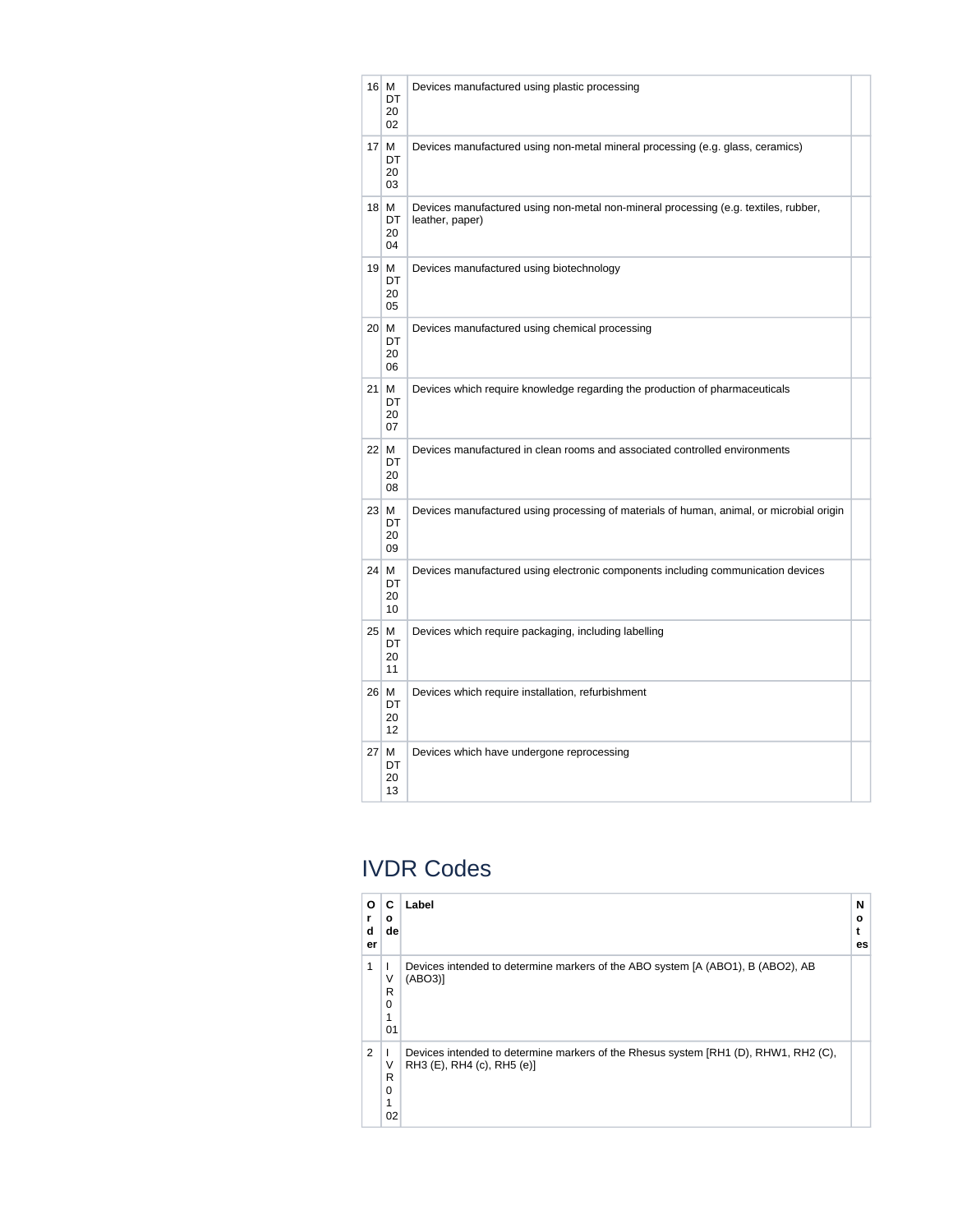| 3              | L<br>V<br>R<br>0<br>1<br>03              | Devices intended to determine markers of the Kell system [Kel1 (K)]                                                                                                                                                                          |  |
|----------------|------------------------------------------|----------------------------------------------------------------------------------------------------------------------------------------------------------------------------------------------------------------------------------------------|--|
| 4              | L<br>V<br>R<br>0<br>1<br>04              | Devices intended to determine markers of the Kidd system [JK1 (Jka), JK2 (Jkb)]                                                                                                                                                              |  |
| 5              | L<br>V<br>R<br>0<br>1<br>05              | Devices intended to determine markers of the Duffy system [FY1 (Fya), FY2 (Fyb)]                                                                                                                                                             |  |
| 6              | L<br>V<br>R<br>0<br>1<br>06              | Other devices intended to be used for blood grouping                                                                                                                                                                                         |  |
| 7              | L<br>V<br>R<br>0<br>2<br>01              | Devices intended to be used for tissue typing (HLA A, B, DR) to ensure the immunological<br>compatibility of blood, blood components, cells, tissue or organs that are intended for<br>transfusion or transplantation or cell administration |  |
| 8              | L<br>V<br>R<br>0<br>$\overline{2}$<br>02 | Other devices intended to be used for tissue typing                                                                                                                                                                                          |  |
| 9              | L<br>V<br>R<br>0<br>3<br>01              | Devices intended to be used in screening, diagnosis, staging or monitoring of cancer                                                                                                                                                         |  |
| $10$           | V<br>R<br>0<br>3<br>02                   | Other devices intended to be used for markers of cancer and non-malignant tumours                                                                                                                                                            |  |
| 11 I I         | V<br>R<br>0<br>4<br>01                   | Devices intended to be used in screening/confirmation of congenital/inherited disorders                                                                                                                                                      |  |
| $12$   $\mid$  | V<br>R<br>0<br>4<br>02                   | Devices intended to be used to predict genetic disease/disorder risk and prognosis                                                                                                                                                           |  |
| $13$   $\mid$  | V<br>R<br>0<br>4<br>03                   | Other devices intended to be used for human genetic testing                                                                                                                                                                                  |  |
| $14$   $\vert$ | V<br>R<br>0<br>5<br>01                   | Devices intended to be used for pre-natal screening of women in order to determine their<br>immune status towards transmissible agents                                                                                                       |  |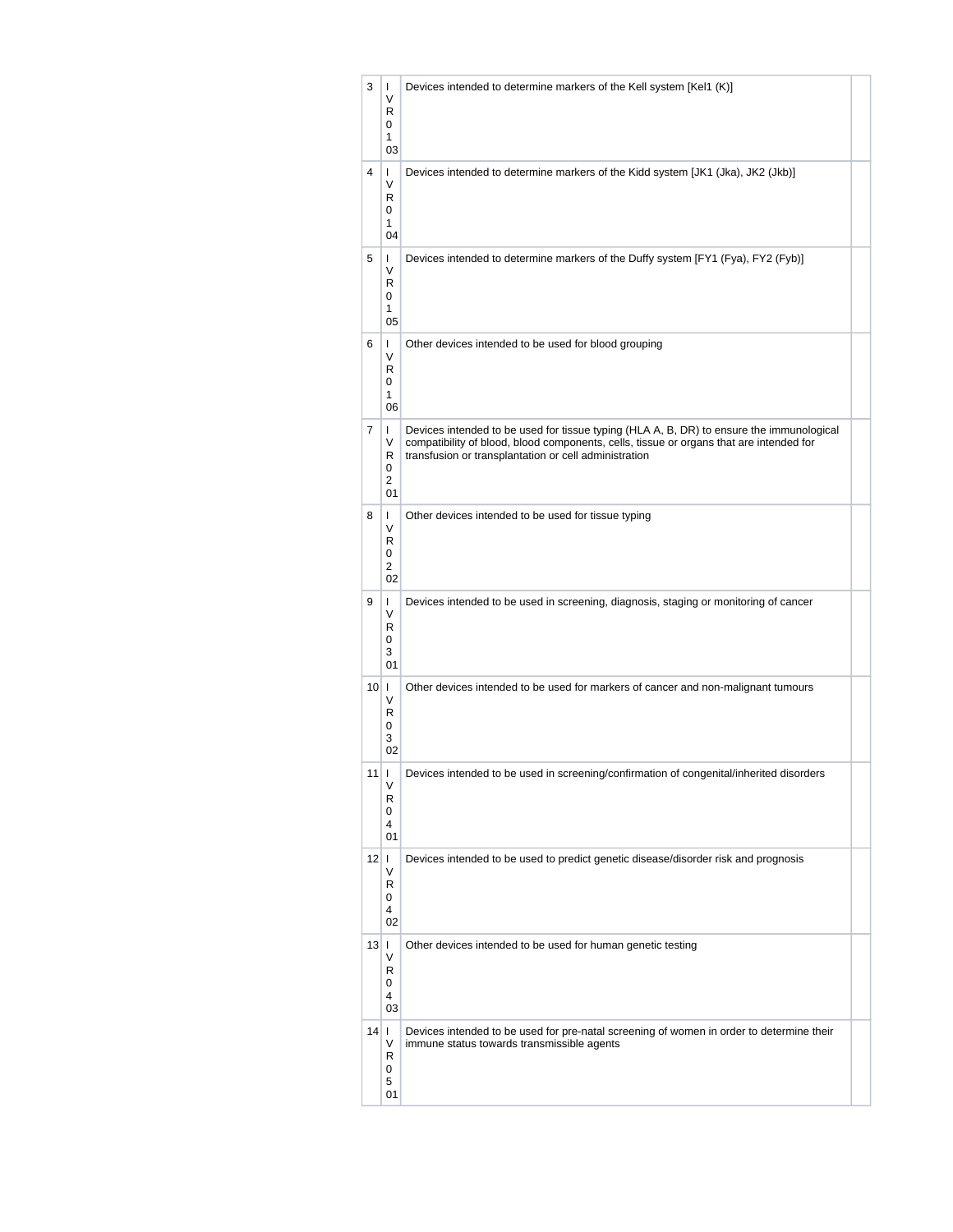| 15 I      | V<br>R<br>0<br>5<br>02              | Devices intended to be used to detect the presence of, or exposure to transmissible<br>agents in blood, blood components, cells, tissues or organs, or in any of their derivatives,<br>to assess their suitability for transfusion, transplantation or cell administration |  |
|-----------|-------------------------------------|----------------------------------------------------------------------------------------------------------------------------------------------------------------------------------------------------------------------------------------------------------------------------|--|
| $16$      | V<br>R<br>0<br>5<br>03              | Devices intended to be used to detect the presence of, or exposure to an infectious agent<br>including sexually transmitted agents                                                                                                                                         |  |
| $17$   1  | V<br>R<br>0<br>5<br>04              | Devices intended to be used to determine the infectious load, to determine infective<br>disease status or immune status and devices used for infectious disease staging                                                                                                    |  |
| $18$   I  | V<br>R<br>0<br>5<br>05              | Devices intended to be used to grow/isolate/identify and handle infectious agents                                                                                                                                                                                          |  |
| 19 I      | V<br>R<br>0<br>5<br>06              | Other devices intended to be used to determine markers of infections/immune status                                                                                                                                                                                         |  |
| 20 1      | V<br>R<br>0<br>6<br>01              | Devices intended to be used for screening/confirmation of specific disorders/impairments                                                                                                                                                                                   |  |
| $21 \mid$ | V<br>R<br>0<br>6<br>02 <sup>2</sup> | Devices intended to be used for screening, determination or monitoring of physiological<br>markers for a specific disease                                                                                                                                                  |  |
| $22$   1  | V<br>R<br>0<br>6<br>03              | Devices intended to be used for screening, confirmation/determination, or monitoring of<br>allergies and intolerances                                                                                                                                                      |  |
| 23 I      | V<br>R<br>0<br>6<br>04              | Other devices intended to be used for a specific disease                                                                                                                                                                                                                   |  |
| $24$   1  | V<br>R<br>0<br>6<br>05              | Devices intended to be used for monitoring of levels of medicinal products, substances or<br>biological components                                                                                                                                                         |  |
| $25$   1  | V<br>R<br>0<br>6<br>06              | Devices intended to be used for non-infectious disease staging                                                                                                                                                                                                             |  |
| $26$   1  | V<br>R<br>0<br>6<br>07              | Devices intended to be used for detection of pregnancy or fertility testing                                                                                                                                                                                                |  |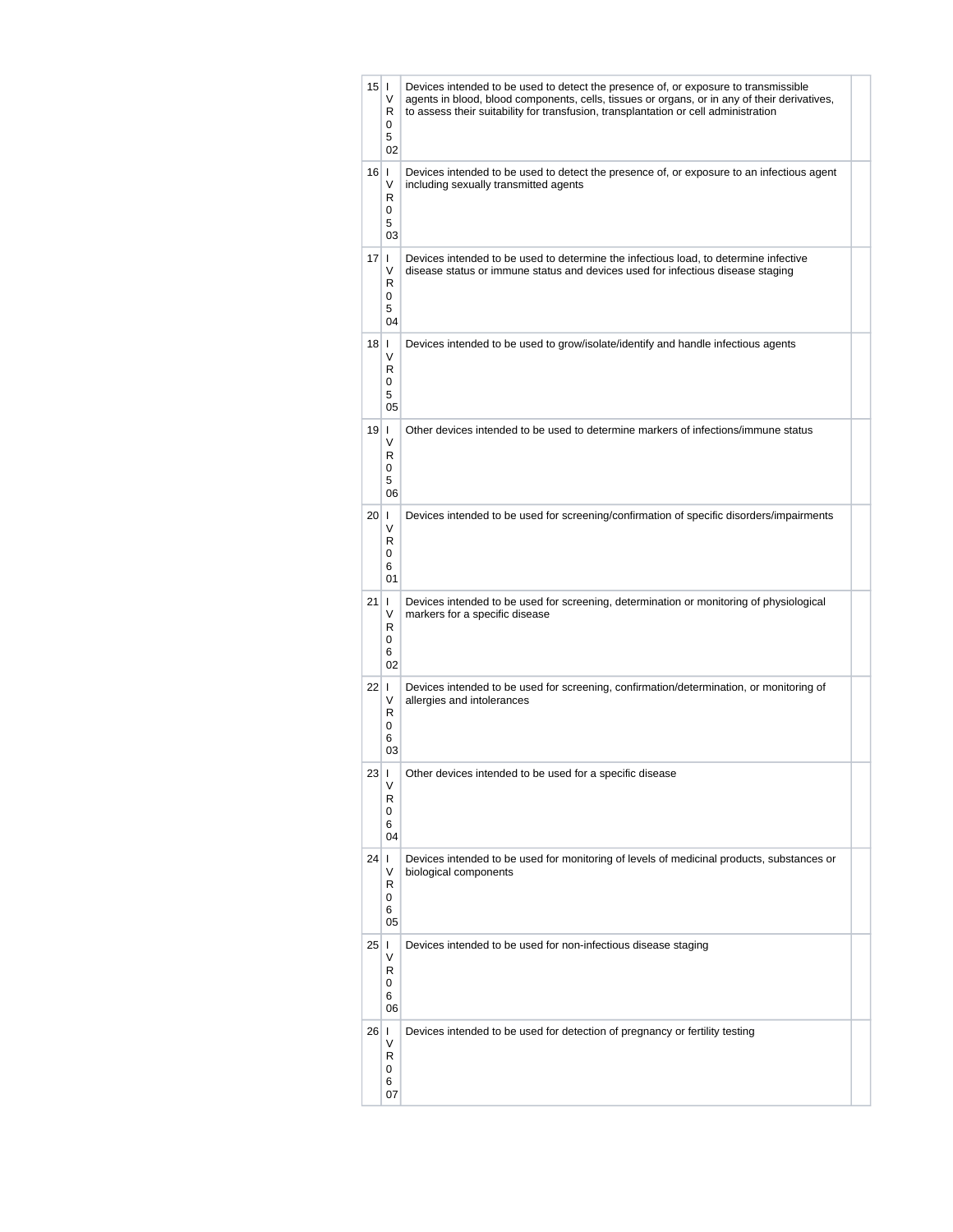| $27$   1 | V<br>R<br>0<br>6<br>08              | Devices intended to be used for screening, determination or monitoring of physiological<br>markers                                                                        |  |
|----------|-------------------------------------|---------------------------------------------------------------------------------------------------------------------------------------------------------------------------|--|
| $28$   1 | V<br>R<br>0<br>6<br>09              | Other devices intended to be used to define or monitor physiological status and<br>therapeutic measures                                                                   |  |
| $29$   1 | V<br>R<br>0<br>$\overline{7}$<br>01 | Devices which are controls without a quantitative assigned value                                                                                                          |  |
| 30 1     | V<br>R<br>0<br>$\overline{7}$<br>02 | Devices which are controls without a qualitative assigned value                                                                                                           |  |
| $31$     | V<br>R<br>0<br>8<br>01              | Devices referred to in point 2.5 (rule 5), under a), of Annex VIII to Regulation (EU) 2017<br>/746                                                                        |  |
| $32$   1 | V<br>R<br>0<br>8<br>02              | Instruments intended specifically to be used for in vitro diagnostic procedures referred to in<br>point 2.5 (rule 5), under b), of Annex VIII to Regulation (EU) 2017/746 |  |
| $33$   1 | V<br>R<br>0<br>8<br>03              | Specimen receptacles referred to in point 2.5 (rule 5), under c), of Annex VIII to Regulation<br>(EU) 2017/746                                                            |  |

## IVDR Horizontal Codes

| O<br>r<br>d<br>er | Co<br>de                    | Label                                                                                 | N<br>οt<br>es |
|-------------------|-----------------------------|---------------------------------------------------------------------------------------|---------------|
| 1                 | IV<br>S <sub>1</sub><br>001 | Devices intended to be used for near-patient testing                                  |               |
| 2                 | IV<br>S <sub>1</sub><br>002 | Devices intended to be used for self-testing                                          |               |
| 3                 | IV<br>S <sub>1</sub><br>003 | Devices intended to be used as companion diagnostics                                  |               |
| 4                 | IV<br>S <sub>1</sub><br>004 | Devices manufactured utilising tissues or cells of human origin, or their derivatives |               |
| 5                 | IV<br>S <sub>1</sub><br>005 | Devices in sterile condition                                                          |               |
| 6                 | IV<br>S <sub>1</sub><br>006 | Calibrators (point 1.5 of Annex VIII to Regulation (EU) 2017/746)                     |               |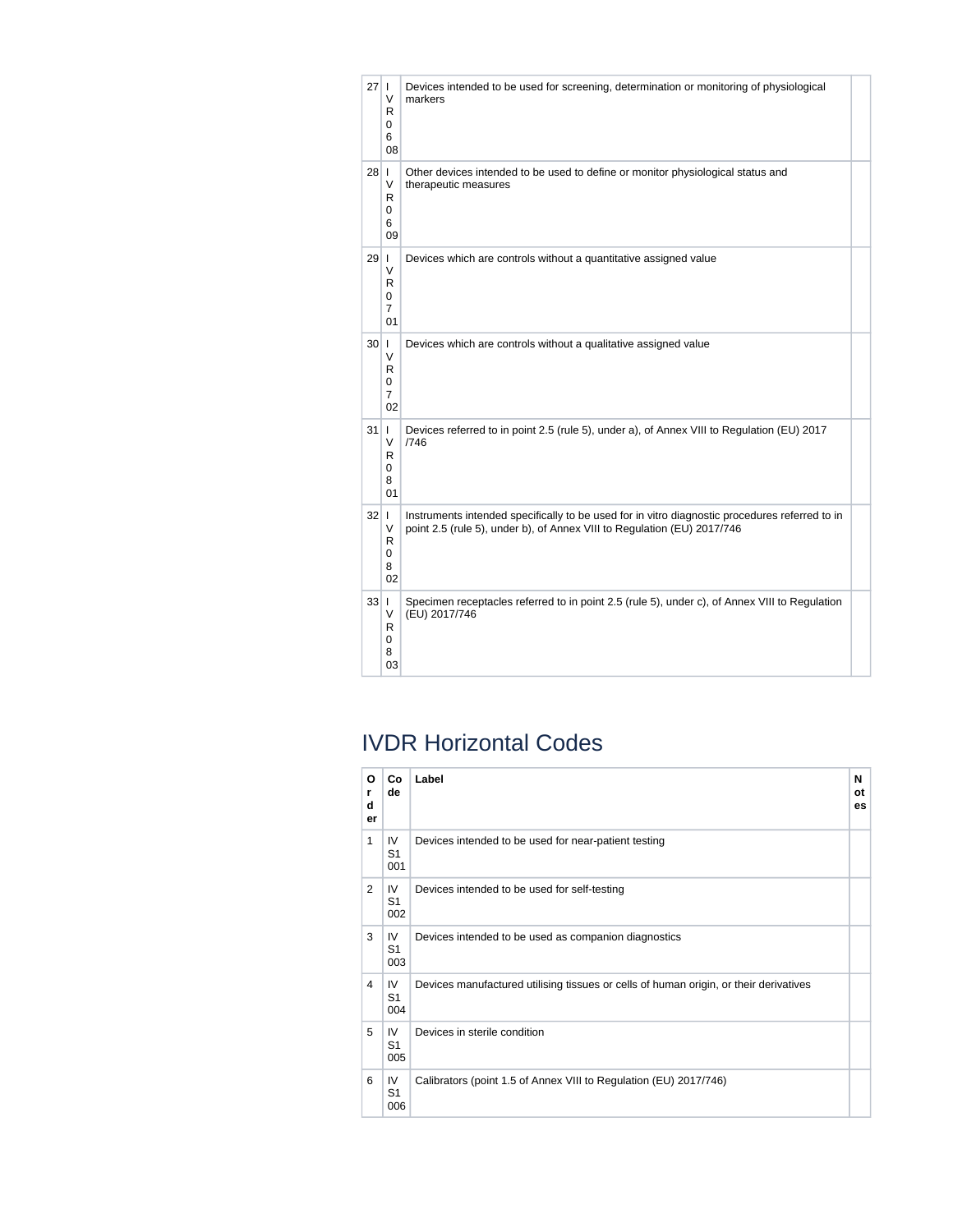| 7  | IV<br>S1<br>007                    | Control materials with quantitative or qualitative assigned values intended for one<br>specific analyte or multiple analytes (point 1.6 of Annex VIII to Regulation (EU) 2017<br>(746) |  |
|----|------------------------------------|----------------------------------------------------------------------------------------------------------------------------------------------------------------------------------------|--|
| 8  | IV<br>S1<br>008                    | Instruments, equipment, systems or apparatus                                                                                                                                           |  |
| 9  | IV<br>S <sub>1</sub><br>009        | Software that are devices in themselves including software apps, software for data<br>analysis, and for defining or monitoring therapeutic measures                                    |  |
|    | $10$ IV<br>S1<br>010               | Devices incorporating software/utilising software/controlled by software                                                                                                               |  |
|    | 11 IVT<br>20<br>01                 | In vitro diagnostic devices manufactured using metal processing                                                                                                                        |  |
|    | 12 IVT<br>20<br>02                 | In vitro diagnostic devices manufactured using plastic processing                                                                                                                      |  |
| 13 | <b>IVT</b><br>20<br>03             | In vitro diagnostic devices manufactured using non-metal mineral processing (e.g.<br>glass, ceramics)                                                                                  |  |
|    | 14 IVT<br>20<br>04                 | In vitro diagnostic devices manufactured using non-metal non-mineral processing (e.g.<br>textiles, rubber, leather, paper)                                                             |  |
|    | 15   IVT<br>20<br>05               | In vitro diagnostic devices manufactured using biotechnology                                                                                                                           |  |
|    | 16   IVT<br>20<br>06               | In vitro diagnostic devices manufactured using chemical processing                                                                                                                     |  |
| 17 | <b>IVT</b><br>20<br>07             | In vitro diagnostic devices which require knowledge regarding the production of<br>pharmaceuticals                                                                                     |  |
|    | 18 IVT<br>20<br>08                 | In vitro diagnostic devices manufactured in clean rooms and associated controlled<br>environments                                                                                      |  |
|    | 19 IVT<br>20<br>09                 | In vitro diagnostic devices manufactured using processing of materials of human, animal<br>or microbial origin                                                                         |  |
|    | $20$ IVT<br>20<br>10               | In vitro diagnostic devices manufactured using electronic components including<br>communication devices                                                                                |  |
| 21 | <b>IVT</b><br>20<br>11             | In vitro diagnostic devices which require packaging, including labelling                                                                                                               |  |
|    | $22$   IV<br>P <sub>3</sub><br>001 | In vitro diagnostic devices which require knowledge regarding agglutination tests                                                                                                      |  |
|    | $23$   IV<br>P3<br>002             | In vitro diagnostic devices which require knowledge regarding biochemistry                                                                                                             |  |
|    | 24 IV<br>P <sub>3</sub><br>003     | In vitro diagnostic devices which require knowledge regarding chromatography                                                                                                           |  |
|    | $25$ IV<br>P <sub>3</sub><br>004   | In vitro diagnostic devices which require knowledge regarding chromosomal analysis                                                                                                     |  |
| 26 | IV<br>P3<br>005                    | In vitro diagnostic devices which require knowledge regarding coagulometry                                                                                                             |  |
| 27 | IV<br>P <sub>3</sub><br>006        | In vitro diagnostic devices which require knowledge regarding flow cytometry                                                                                                           |  |
| 28 | IV<br>P <sub>3</sub><br>007        | In vitro diagnostic devices which require knowledge regarding immunoassays                                                                                                             |  |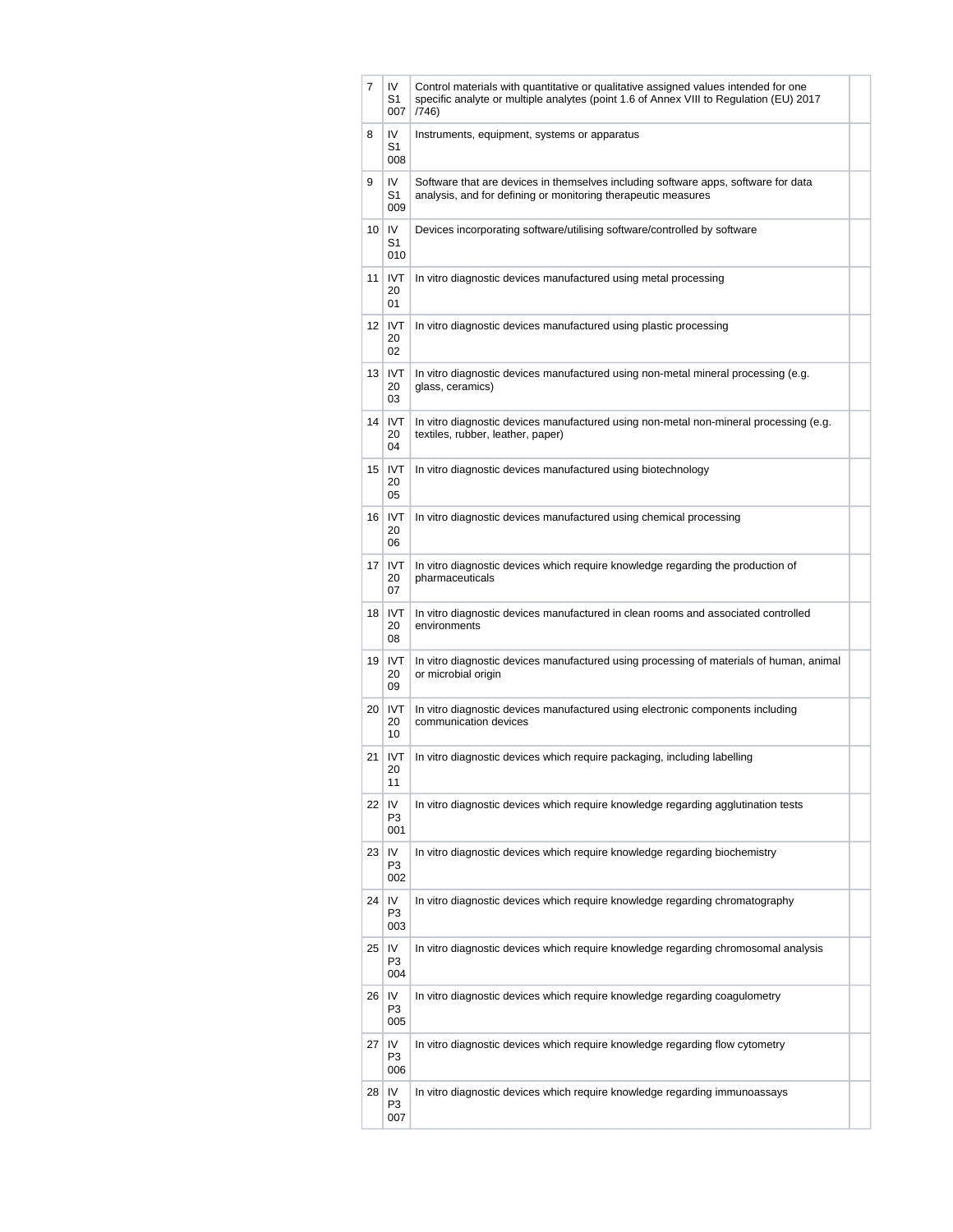| 29 | IV<br>P <sub>3</sub><br>008 | In vitro diagnostic devices which require knowledge regarding lysis based testing                                                                                |  |
|----|-----------------------------|------------------------------------------------------------------------------------------------------------------------------------------------------------------|--|
| 30 | IV<br>P3<br>009             | In vitro diagnostic devices which require knowledge regarding measurement of<br>radioactivity                                                                    |  |
| 31 | IV<br>P <sub>3</sub><br>010 | In vitro diagnostic devices which require knowledge regarding microscopy                                                                                         |  |
| 32 | IV<br>P3<br>011             | In vitro diagnostic devices which require knowledge regarding molecular biological<br>testing including nucleic acid assays and next generation sequencing (NGS) |  |
| 33 | IV<br>P3<br>012             | In vitro diagnostic devices which require knowledge regarding physical chemistry<br>including electrochemistry                                                   |  |
| 34 | IV<br>P <sub>3</sub><br>013 | In vitro diagnostic devices which require knowledge regarding spectroscopy                                                                                       |  |
| 35 | IV<br>P <sub>3</sub><br>014 | In vitro diagnostic devices which require knowledge regarding tests of cell function                                                                             |  |
| 36 | IV<br>D <sub>4</sub><br>001 | In vitro diagnostic devices which require knowledge regarding bacteriology                                                                                       |  |
| 37 | IV<br>D4<br>002             | In vitro diagnostic devices which require knowledge regarding clinical chemistry<br>/biochemistry                                                                |  |
| 38 | IV<br>D4<br>003             | In vitro diagnostic devices which require knowledge regarding detection of transmissible<br>agents (without organisms or viruses)                                |  |
| 39 | IV<br>D <sub>4</sub><br>004 | In vitro diagnostic devices which require knowledge regarding genetics                                                                                           |  |
| 40 | IV<br>D4<br>005             | In vitro diagnostic devices which require knowledge regarding haematology<br>/haemostasis, including coagulation disorders                                       |  |
| 41 | IV<br>D4<br>006             | In vitro diagnostic devices which require knowledge regarding histocompatibility and<br>immunogenetics                                                           |  |
| 42 | IV<br>D4<br>007             | In vitro diagnostic devices which require knowledge regarding immunohistochemistry<br>/histology                                                                 |  |
| 43 | IV<br>D4<br>008             | In vitro diagnostic devices which require knowledge regarding immunology                                                                                         |  |
| 44 | IV<br>D4<br>009             | In vitro diagnostic devices which require knowledge regarding molecular biology<br>/diagnostics                                                                  |  |
| 45 | IV<br>D4<br>010             | In vitro diagnostic devices which require knowledge regarding mycology                                                                                           |  |
| 46 | IV<br>D <sub>4</sub><br>011 | In vitro diagnostic devices which require knowledge regarding parasitology                                                                                       |  |
| 47 | IV<br>D4<br>012             | In vitro diagnostic devices which require knowledge regarding virology                                                                                           |  |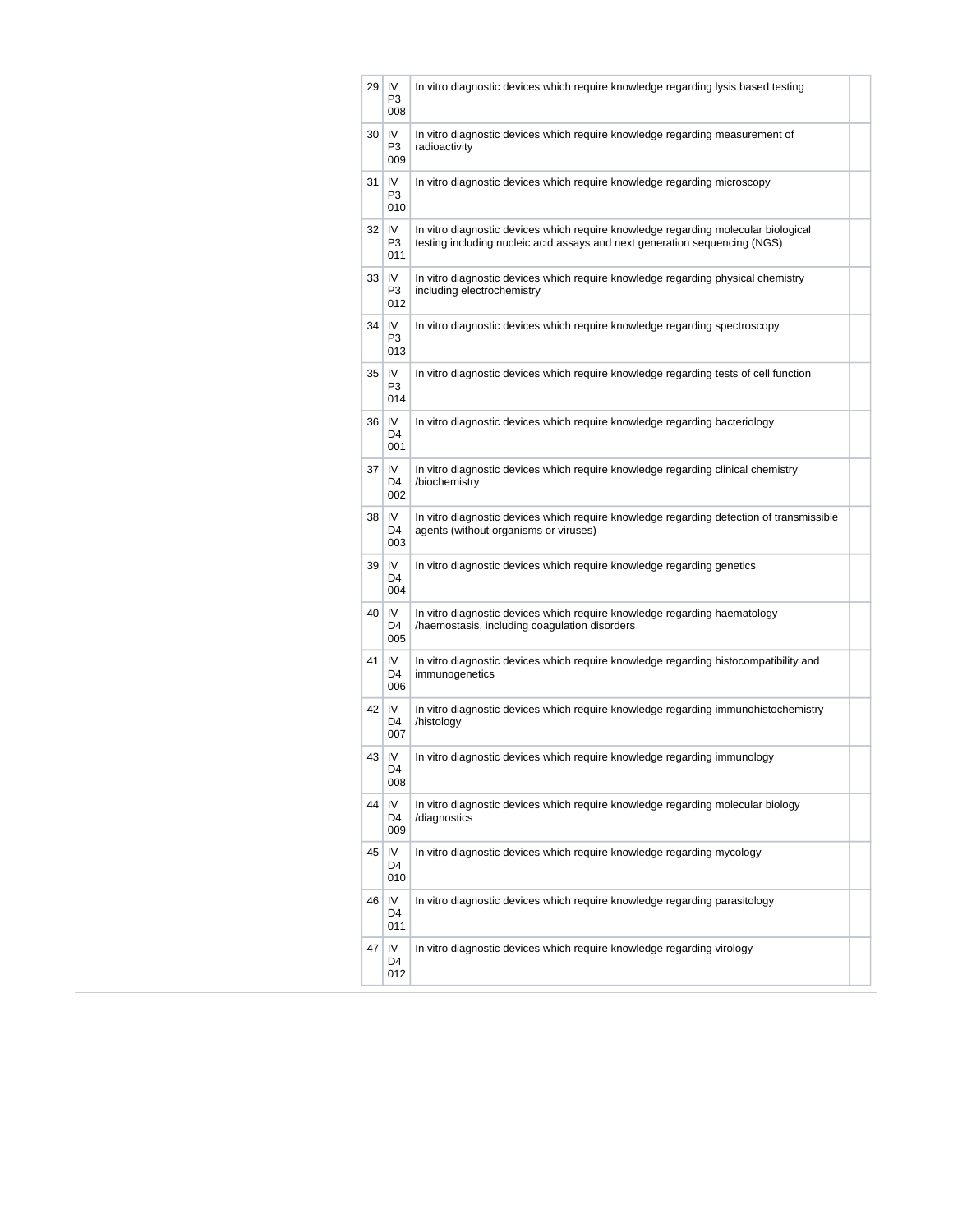| <b>BR-CRF-086 : Amended Certificate</b><br>status change reason -<br><b>ENUM CRF AMENDED StatusCha</b> | <b>RESOLVED</b> | Label                                                          |                  |                               |                     |                       | Value                                     |              |                         |            | <b>Notes</b> Sort<br>Order |
|--------------------------------------------------------------------------------------------------------|-----------------|----------------------------------------------------------------|------------------|-------------------------------|---------------------|-----------------------|-------------------------------------------|--------------|-------------------------|------------|----------------------------|
| ngeReason                                                                                              |                 | Editorial change of manufacturer/authorized<br>representative  |                  |                               |                     |                       | AMENDED_MNF_AR_CHAN<br>GE                 |              |                         |            | 1                          |
|                                                                                                        |                 | Change of manufacturer's data                                  |                  |                               |                     |                       | AMENDED_MNF_DATA_CH<br>ANGE               |              |                         |            | $\overline{\mathbf{c}}$    |
|                                                                                                        |                 | Change of Authorised representative's data                     |                  |                               |                     |                       | AMENDED_AR_DATA_CHA<br><b>NGE</b>         |              |                         |            | 3                          |
|                                                                                                        |                 | Change of Authorised representative (SRN)                      |                  |                               |                     |                       | AMENDED_AR_SRN_CHAN<br>GE                 |              |                         |            | 4                          |
|                                                                                                        |                 | Other                                                          |                  |                               |                     |                       | AMENDED_OTHER                             |              |                         |            | 5                          |
| BR-CRF-087 : Refusal application<br>reason -<br>ENUM_CRF_APPL_DecisionReason                           | <b>RESOLVED</b> | Label                                                          |                  |                               |                     | Value                 |                                           |              |                         | Not<br>es  | Sort<br>Order              |
|                                                                                                        |                 | Application not complete                                       |                  |                               |                     |                       | APPLICATION_NOT_COMPLETE                  |              |                         |            | 1                          |
|                                                                                                        |                 | Wrong qualification of product/classification<br>of the device |                  |                               |                     |                       | WRONG_QUALIFICATION_DEVICE                |              |                         |            | $\overline{2}$             |
|                                                                                                        |                 | Wrong conformity assessment procedure<br>chosen                |                  |                               |                     |                       | WRONG_CONFORMITY_ASSESSMENT_<br>PROCEDURE |              |                         |            | 3                          |
|                                                                                                        |                 | Outside the scope of the notified body's<br>designation        |                  |                               |                     |                       | OUT_OF_SCOPE_NB                           |              |                         |            | 4                          |
|                                                                                                        |                 | Insufficient notified body resources                           |                  |                               |                     |                       | NOT_SUFFICIENT_RESOURCES_NB               |              |                         |            | 5                          |
|                                                                                                        |                 | Other                                                          |                  |                               |                     | OTHER                 |                                           |              |                         |            | 6                          |
| BR-CRF-088 : Cancelled by MF<br>Certificate status change reason -                                     | <b>RESOLVED</b> | Value<br>Label                                                 |                  |                               | <b>Notes</b>        | <b>Sort Order</b>     |                                           |              |                         |            |                            |
| ENUM_CRF_CANCELLEDBYMF_St<br>atusChangeReason                                                          |                 | Other                                                          | CANCELLED_OTHER  |                               |                     | 1                     |                                           |              |                         |            |                            |
| BR-CRF-091 : Designating authority<br>reason for suspension/withdrawal of                              | <b>RESOLVED</b> | Label                                                          |                  | Value                         |                     | <b>Sort Order</b>     |                                           |              |                         |            |                            |
| certificate(s) -<br>ENUM_CRF_DARequestReason                                                           |                 | Request for suspension                                         |                  | CertRfS                       | $\mathbf{1}$        |                       |                                           |              |                         |            |                            |
|                                                                                                        |                 | Request for withdrawal                                         |                  | CertRfW                       | 2                   |                       |                                           |              |                         |            |                            |
| BR-CRF-091 : System or Procedure<br>pack applicable -                                                  | <b>RESOLVED</b> | Label                                                          |                  |                               |                     |                       | Value                                     |              |                         | Notes Sort | Order                      |
| ENUM_CRF_CertificateSPPType                                                                            |                 | Includes only systems and/or procedure packs                   |                  |                               |                     |                       | ONLY_SPP                                  |              |                         |            | 1                          |
|                                                                                                        |                 | Includes both devices and systems and/or procedure<br>packs    |                  |                               |                     |                       | BOTH_DEVICE_AND_S<br><b>PP</b>            |              |                         |            | $\overline{2}$             |
| BR-CRF-092 : Decision type -                                                                           | <b>RESOLVED</b> | Label                                                          |                  |                               | Value               |                       |                                           | <b>Notes</b> | <b>Sort Order</b>       |            |                            |
| <b>ENUM CRF Decision</b>                                                                               |                 | Withdrawn application (by MF)                                  |                  |                               |                     | WITHDRAWN_APPLICATION |                                           | $\mathbf{1}$ |                         |            |                            |
|                                                                                                        |                 | Application refusal (by NB)                                    |                  |                               | APPLICATION_REFUSAL |                       |                                           | 2            |                         |            |                            |
|                                                                                                        |                 | Refused certificate (by NB)                                    |                  |                               |                     | REFUSED_CERTIFICATE   |                                           | 3            |                         |            |                            |
| BR-CRF-093 : Designation<br>notification status -                                                      | <b>RESOLVED</b> | Label                                                          | Value            |                               | <b>Notes</b>        | <b>Sort Order</b>     |                                           |              |                         |            |                            |
| <b>ENUM_CRF_DesignationNotification</b><br><b>Status</b>                                               |                 | <b>EXPIRED</b>                                                 | <b>EXPIRED</b>   |                               |                     | 1                     |                                           |              |                         |            |                            |
|                                                                                                        |                 | SUSPENDED                                                      | <b>SUSPENDED</b> |                               |                     | 2                     |                                           |              |                         |            |                            |
|                                                                                                        |                 | WITHDRAWN   WITHDRAWN                                          |                  |                               |                     | 3                     |                                           |              |                         |            |                            |
|                                                                                                        | <b>RESOLVED</b> |                                                                |                  | Label<br>Value                |                     |                       |                                           | <b>Notes</b> | Sort Order              |            |                            |
|                                                                                                        |                 |                                                                |                  | Re-usable surgical instrument |                     |                       | <b>REUSABLE</b><br>$\mathbf{1}$           |              |                         |            |                            |
|                                                                                                        |                 |                                                                |                  |                               |                     |                       |                                           |              |                         |            |                            |
| BR-CRF-094 : Class I device<br>characteristics -<br><b>ENUM_CRF_DeviceCharacteristics</b>              |                 | With a measuring function                                      |                  |                               |                     |                       | MEASURING_FUNCTION                        |              | $\overline{\mathbf{c}}$ |            |                            |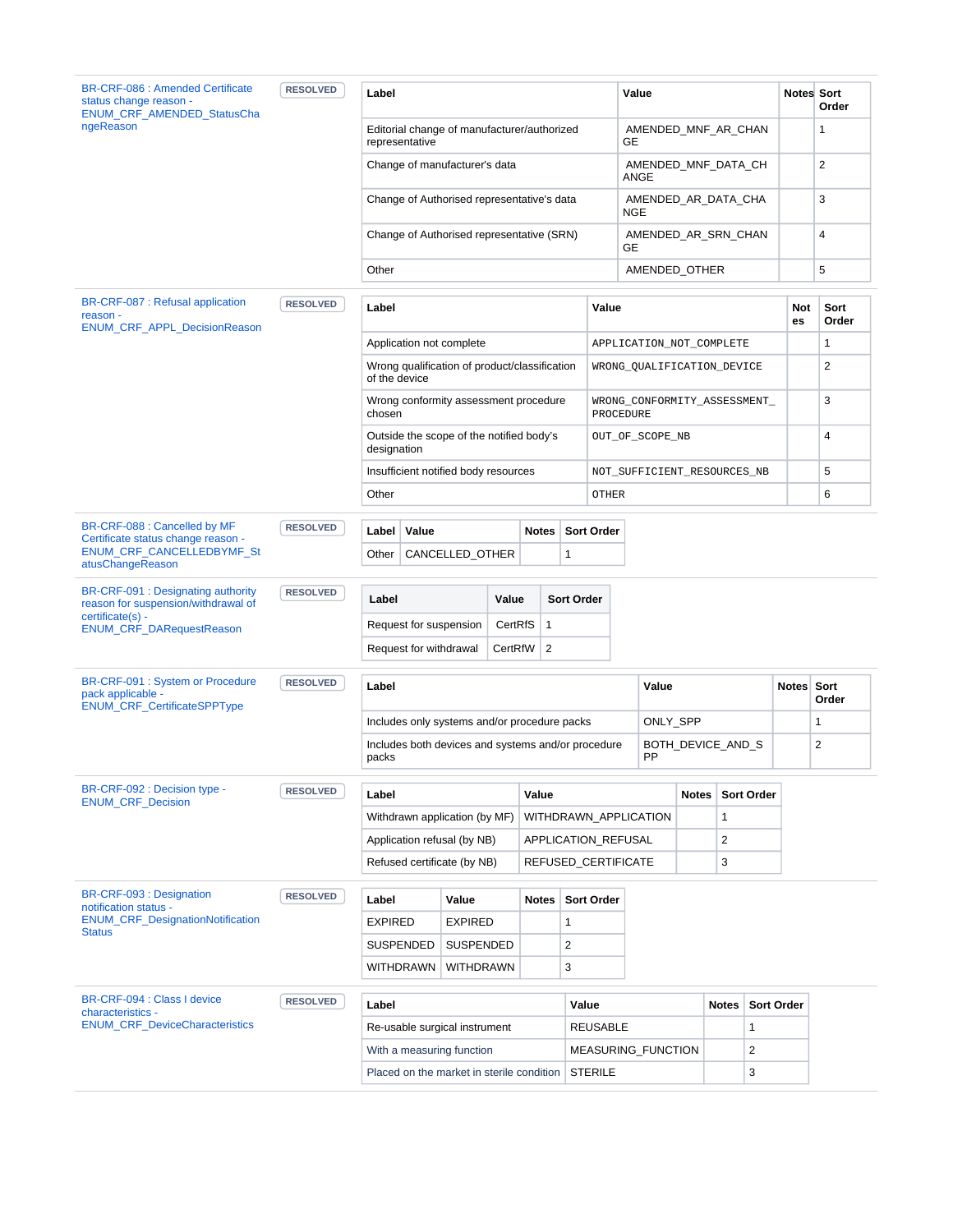| <b>BR-CRF-095 : Reinstated Certificate</b><br>status change reason -<br><b>ENUM CRF REINSTATED StatusC</b> | <b>RESOLVED</b> | Label                                                           | Value                                           | <b>Notes</b> |                                                                                                            |                |  |
|------------------------------------------------------------------------------------------------------------|-----------------|-----------------------------------------------------------------|-------------------------------------------------|--------------|------------------------------------------------------------------------------------------------------------|----------------|--|
| hangeReason                                                                                                |                 | Certificate re-instated as issue now<br>resolved                | REINSTATED ISSUE RESOLVED                       |              | $\mathbf{1}$                                                                                               |                |  |
|                                                                                                            |                 | Other                                                           | REINSTATED OTHER                                |              | Sort<br>Order<br>$\overline{2}$<br><b>Not</b><br>Sort<br>Order<br>es<br>1<br>$\overline{2}$<br>3<br>4<br>5 |                |  |
| <b>BR-CRF-096: Restricted Certificate</b><br>status change reason -<br>ENUM_CRF_RESTRICTED_StatusC         | <b>RESOLVED</b> | Label                                                           | Value                                           |              |                                                                                                            |                |  |
| hangeReason                                                                                                |                 | Compliance: substantial changes implemented<br>before approval  | RESTRICTED_CHANGES_BEFORE<br>APPROVAL           |              |                                                                                                            |                |  |
|                                                                                                            |                 | Compliance: failure to close non-conformities                   | RESTRICTED FAILURE NON CON<br><b>FORMITIES</b>  |              |                                                                                                            |                |  |
|                                                                                                            |                 | Compliance: Quality Management System<br>failure                | RESTRICTED FAILURE QUALITY<br><b>MANAGEMENT</b> |              |                                                                                                            |                |  |
|                                                                                                            |                 | Compliance: product quality issues                              | RESTRICTED PRODUCT QUALITY<br><b>ISSUES</b>     |              |                                                                                                            |                |  |
|                                                                                                            |                 | Compliance: Requirements of the MDR/IVDR<br>Regulations not met | RESTRICTED MDR IVDR REQ N<br>OT MET             |              |                                                                                                            |                |  |
|                                                                                                            |                 | Product: obsolete - no longer placed on the<br>market           | RESTRICTED NOT ON MARKET                        |              |                                                                                                            | 6              |  |
|                                                                                                            |                 | Product: has been reclassified                                  | RESTRICTED PRODUCT RECLAS<br><b>SIFIED</b>      |              |                                                                                                            | $\overline{7}$ |  |
|                                                                                                            |                 | NB reduces certificate scope                                    | RESTRICTED REDUCE SCOPE                         |              |                                                                                                            | 8              |  |
|                                                                                                            |                 | Other                                                           |                                                 |              | 9                                                                                                          |                |  |
| BR-CRF-099 : Special Device Type -<br><b>ENIIM CRE SpecialDeviceType</b>                                   | <b>RESOLVED</b> | <b>MDR</b>                                                      |                                                 |              |                                                                                                            |                |  |

[BR-CRF-099 : Special Device Type -](https://citnet.tech.ec.europa.eu/CITnet/jira/browse/EUDAMEDMDR-2342?src=confmacro)  [ENUM\\_CRF\\_SpecialDeviceType](https://citnet.tech.ec.europa.eu/CITnet/jira/browse/EUDAMEDMDR-2342?src=confmacro)

| Label                                                                                                 | Value      |
|-------------------------------------------------------------------------------------------------------|------------|
| Devices manufactured utilising tissues or cells of animal origin, or their derivatives                | Yes<br>/No |
| Devices manufactured utilising tissues or cells of human origin, or their derivatives                 | Yes/No     |
| Devices in sterile condition                                                                          | Yes/No     |
| Devices incorporating as an integral part an in vitro diagnostic device (valid only for MDR<br>certs) | Yes/No     |
| Devices without an intended medical purpose listed in Annex XVI to Regulation (EU) 2017<br>/745       | Yes/No     |
|                                                                                                       |            |

### IVDR

| Label                                                                                          | Value  |
|------------------------------------------------------------------------------------------------|--------|
| Devices manufactured utilising tissues or cells of animal origin, or their derivatives         | Yes/No |
| Devices manufactured utilising tissues or cells of human origin, or their derivatives   Yes/No |        |
| Devices in sterile condition                                                                   | Yes/No |

| BR-CRF-100 : Supplemented<br>Certificate status change reason -<br><b>ENUM CRF SUPPLEMENTED Stat</b> | <b>RESOLVED</b> | Label                                           | Value                                   | <b>Notes</b> Sort | Order |
|------------------------------------------------------------------------------------------------------|-----------------|-------------------------------------------------|-----------------------------------------|-------------------|-------|
| usChangeReason                                                                                       |                 | Product: add a device(s)/group of device<br>(s) | SUPPLEMENTED DEVICE GROUP               |                   |       |
|                                                                                                      |                 | Product: change to the approved type<br>/device | SUPPLEMENTED_CHANGE_APPRO<br><b>VED</b> |                   | 2     |
|                                                                                                      |                 | Other                                           | SUPPLEMENTED OTHER                      |                   | 3     |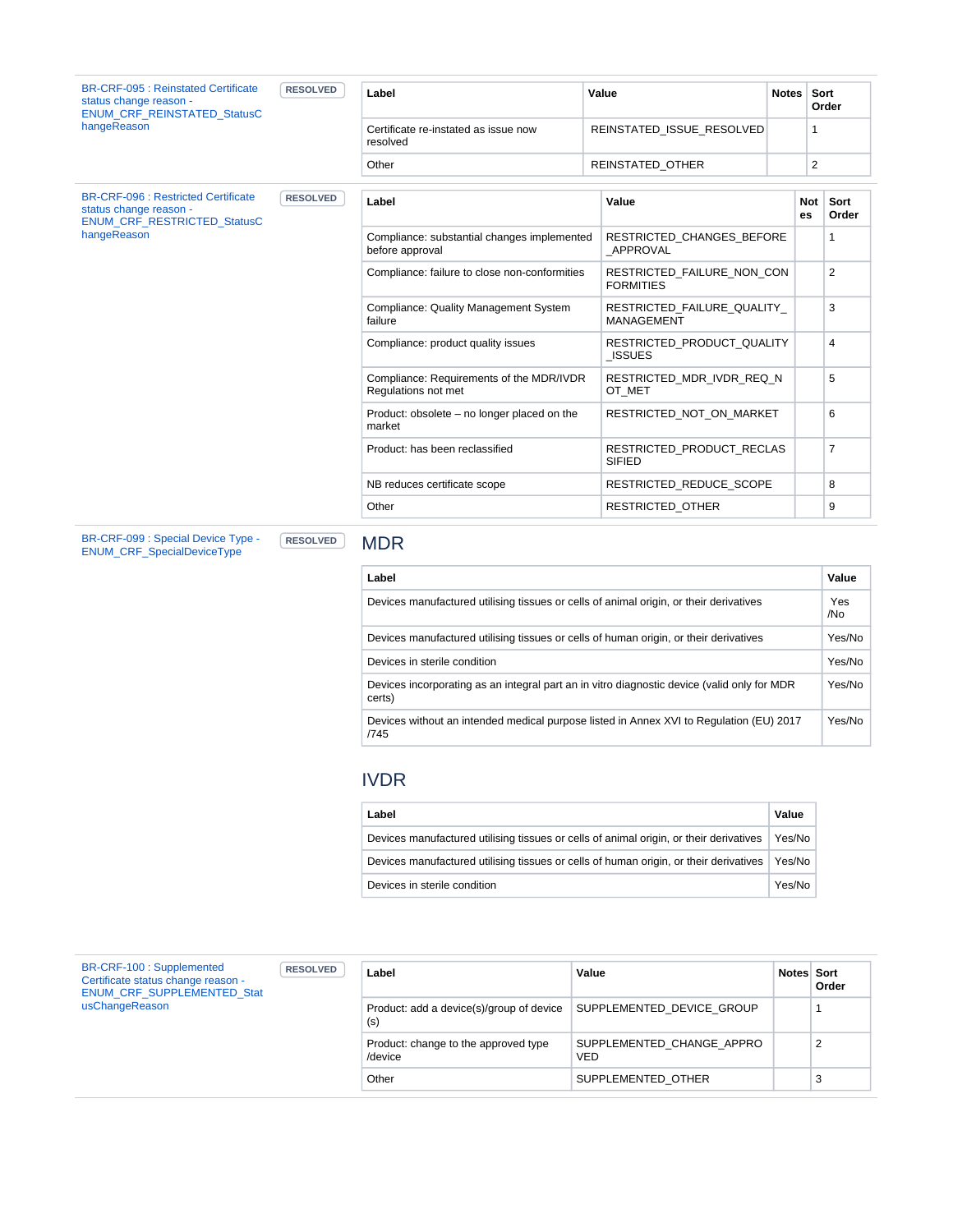| <b>BR-CRF-101: Suspended Certificate</b><br>status change reason -<br><b>ENUM CRF SUSPENDED StatusC</b><br>hangeReason | <b>RESOLVED</b> | Label                                                            | Value                                           | No<br>tes | Sort<br>Order  |
|------------------------------------------------------------------------------------------------------------------------|-----------------|------------------------------------------------------------------|-------------------------------------------------|-----------|----------------|
|                                                                                                                        |                 | Compliance: substantial changes<br>implemented before approval   | SUSPENDED_CHANGES_BEFORE_A<br><b>PPROVAL</b>    |           | $\mathbf{1}$   |
|                                                                                                                        |                 | Compliance: failure to close non-conformities                    | SUSPENDED FAILURE NON CONF<br>ORMITIES          |           | $\overline{2}$ |
|                                                                                                                        |                 | Compliance: Quality Management System<br>failure                 | SUSPENDED_FAILURE_QUALITY_MA<br><b>NAGEMENT</b> |           | 3              |
|                                                                                                                        |                 | Compliance: product quality issues                               | SUSPENDED PRODUCT QUALITY I<br><b>SSUES</b>     |           | 4              |
|                                                                                                                        |                 | Compliance: Requirements of the MDR<br>/IVDR Regulations not met | SUSPENDED_MDR_IVDR_REQ_NOT<br>MET               |           | 5              |
|                                                                                                                        |                 | Client: fails to meet contractual obligations                    | SUSPENDED FAILURE CONTRACTU<br>AL OBLIGATIONS   |           | 6              |
|                                                                                                                        |                 | Other                                                            | SUSPENDED_OTHER                                 |           | $\overline{7}$ |
|                                                                                                                        |                 |                                                                  |                                                 |           |                |
| <b>BR-CRF-102: Withdrawn Certificate</b><br>status change reason -<br>ENUM_CRF_WITHDRAWN_StatusC                       | <b>RESOLVED</b> | Label                                                            | Value                                           | No<br>tes | Sort<br>Order  |
| hangeReason                                                                                                            |                 | Compliance: substantial changes<br>implemented before approval   | WITHDRAWN_CHANGES_BEFORE_A<br>PPROVAL           |           | $\mathbf{1}$   |
|                                                                                                                        |                 | Compliance: failure to close non-conformities                    | WITHDRAWN FAILURE NON CONF<br><b>ORMITIES</b>   |           | 2              |
|                                                                                                                        |                 | Compliance: Quality Management System<br>failure                 | WITHDRAWN_FAILURE_QUALITY_M<br>ANAGEMENT        |           | 3              |
|                                                                                                                        |                 | Compliance: product quality issues                               | WITHDRAWN PRODUCT QUALITY I<br><b>SSUES</b>     |           | 4              |
|                                                                                                                        |                 | Compliance: Requirements of the MDR<br>/IVDR Regulations not met | WITHDRAWN_MDR_IVDR_REQ_NOT<br>MET               |           | 5              |
|                                                                                                                        |                 | Product: obsolete - no longer placed on the<br>market            | WITHDRAWN_NOT_ON_MARKET                         |           | 6              |
|                                                                                                                        |                 | Product: has been reclassified                                   | WITHDRAWN_PRODUCT_CLASSIFIED                    |           | $\overline{7}$ |
|                                                                                                                        |                 | Client: is no longer the legal manufacturer                      | WITHDRAWN_NOT_LEGAL_MANUFA<br><b>CTURER</b>     |           | 8              |
|                                                                                                                        |                 | Client: has transferred to another NB                            | WITHDRAWN_TRANSFERRED_TO_O<br>THER NB           |           | 9              |
|                                                                                                                        |                 | Client: fails to meet contractual obligations                    | WITHDRAWN_FAILURE_CONTRACTU<br>AL_OBLIGATIONS   |           | 10             |
|                                                                                                                        |                 | Other<br>WITHDRAWN_OTHER                                         |                                                 |           | 11             |
|                                                                                                                        |                 |                                                                  |                                                 |           |                |
| BR-CRF-103 : Certificate states -<br><b>ENIIM CRE WorkflowState</b>                                                    | <b>RESOLVED</b> | Value<br><b>Notes</b><br>Label                                   |                                                 |           |                |

| <b>BR-URF-103 : Centilcate states -</b><br><b>ENUM CRF WorkflowState</b> | <b>RESOLVED</b> | Label                             | Value                      | <b>Notes</b>                                                                                                                                                                                                                                                                                                                                                   |
|--------------------------------------------------------------------------|-----------------|-----------------------------------|----------------------------|----------------------------------------------------------------------------------------------------------------------------------------------------------------------------------------------------------------------------------------------------------------------------------------------------------------------------------------------------------------|
|                                                                          |                 | <b>DRAFT</b>                      | <b>DRAFT</b>               | When saving a certificate version in EUDAMED, its state is Draft until it is submitted<br>to EUDAMED for 'official registration'. A certificate version in the Draft state can be<br>physically deleted and updated and it is only visible in the restricted EUDAMED site<br>to the NB actor that saved it.                                                    |
|                                                                          |                 | <b>REGI</b><br><b>STER</b><br>ED. | REGI<br><b>STER</b><br>ED. | When a certificate version is submitted to EUDAMED for 'official registration' its<br>state becomes Registered. A certificate version in this state cannot be physically<br>deleted or updated. It can only be set to 'DISCARDED' or associated to a new<br>certificate version.                                                                               |
|                                                                          |                 | <b>DISC</b>                       | <b>DISC</b><br>ARDED ARDED | A certificate version of can be set the 'DISCARDED' state by the NB in order to<br>perform corrections (re-submit a new corrected certificate version). This can be<br>done only when the certificate version is 'REGISTERED'. The last version of the<br>certificate in state 'REGISTERED' will become in this case the active version of the<br>certificate. |